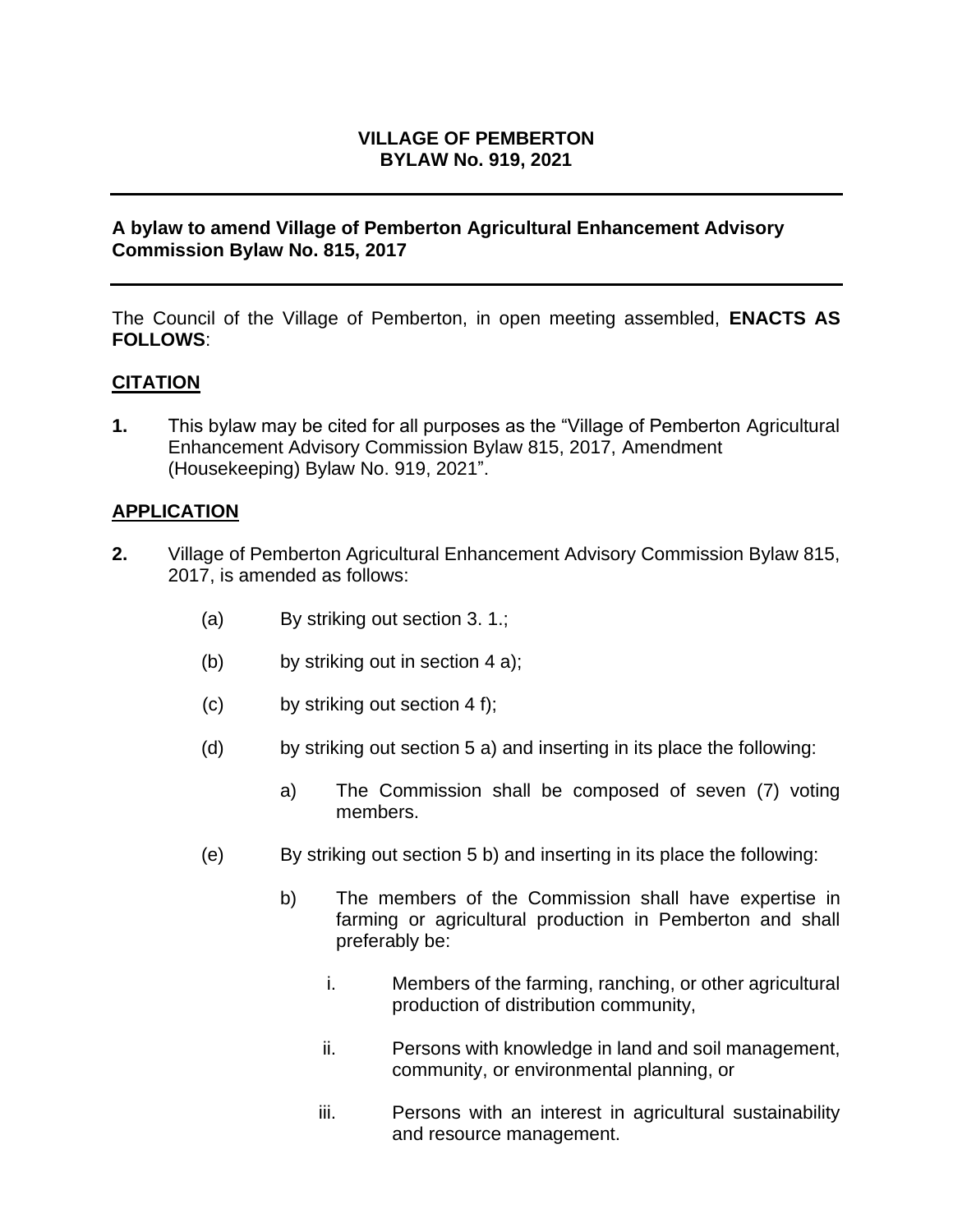- (f) By striking out section 5 c ) and inserting in its place the following:
	- c) Two thirds of the individuals appointed as members to the Commission shall be qualified as follows:
		- i. resident of the Village of Pemberton; or
		- ii. property owner of ALR land in the Village of Pemberton.
- $(n)$  in section 5 d), by inserting the word "planning" after the work "advisory" and striking out the second instance of the word "commissions" and inserting in its place the word "committees";
- (o) by striking out section 6. a);
- $(p)$  in section 6 d) v., by inserting the word "transportation" after the word "servicing";
- (q) by striking out section 7. a);
- (r) by striking out section 12 and inserting in its place the following:

#### **Voting**

- 12(1) A Commission member present at a meeting is entitled to vote and has one vote.
- 12(2) A recommendation of the Commission shall be adopted by a majority affirmative vote of the members present at the meeting.
- (s) By inserting a new section 13.1 as follows:

#### **Electronic Meetings**

- 13.1(1) A meeting of the Commission may be conducted by means of electronic or other communication facilities, if:
	- (a) the Chair, or in the absence of the Chair, the Acting Chair, determines it is advisable; or
	- (b) the electronic meeting format is necessitated by a health, safety, or environmental emergency or urgent Village of Pemberton business that prevents all members from attending in person.